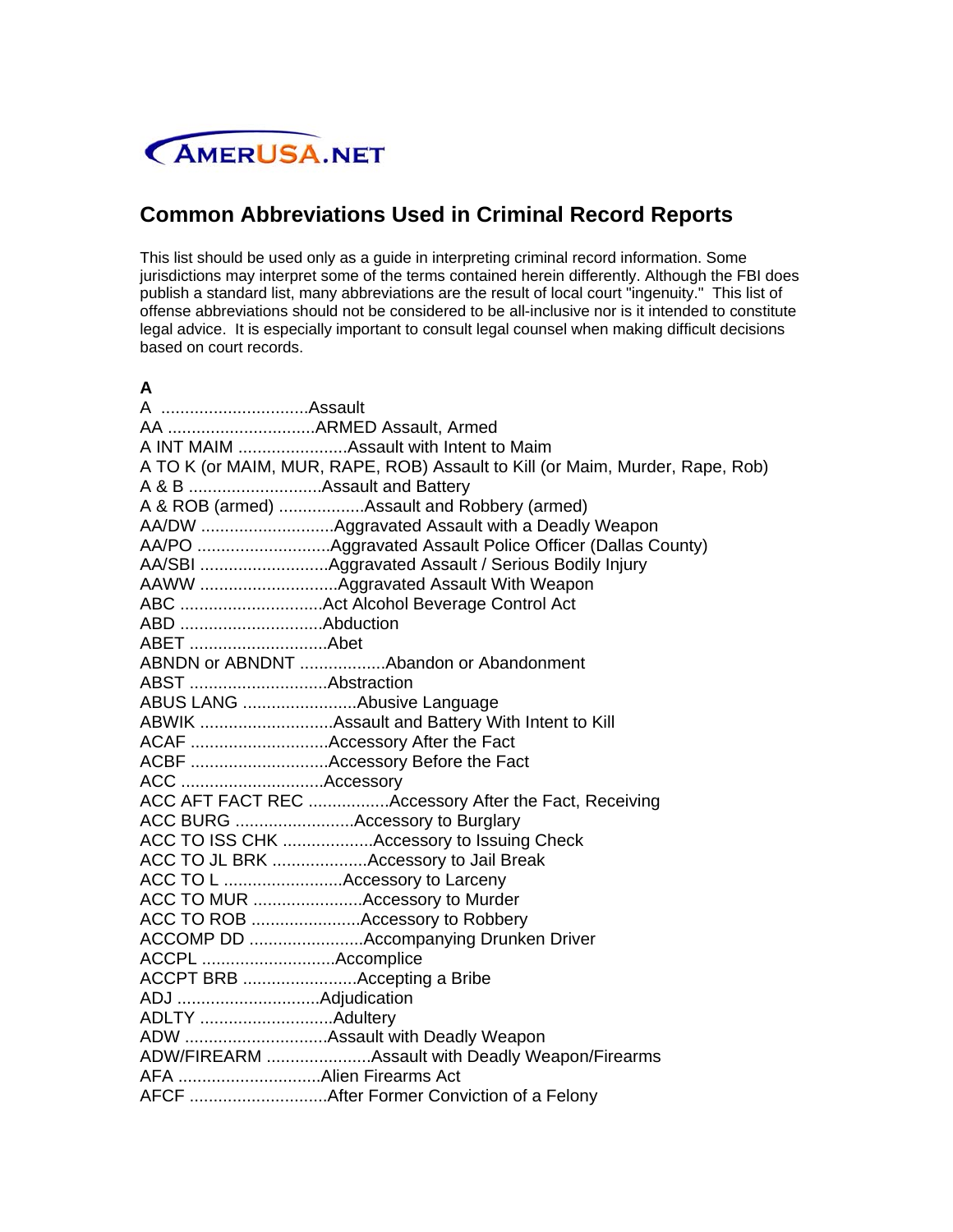| AFDVT Affidavit               |                                                                               |
|-------------------------------|-------------------------------------------------------------------------------|
|                               |                                                                               |
|                               | AFFR WDW  Affray With Deadly Weapon                                           |
|                               |                                                                               |
| AGG A Aggravated Assault      |                                                                               |
|                               | AID & ABET LOTT Aiding and Abetting Lottery                                   |
|                               | AID & HAR ESC PR Aiding and Harboring an Escaped Prisoner                     |
|                               | AID PR TO ESC Aiding a Prisoner to Escape                                     |
|                               |                                                                               |
|                               |                                                                               |
|                               | ALIEN POSS FIREARMS Alien in Possession of Firearms                           |
|                               | ALLOW DR W/O PRMT Allowing One to Drive Without a Permit                      |
| ALT Altering                  |                                                                               |
|                               | ANNOY & SOL Annoying and Soliciting                                           |
|                               |                                                                               |
|                               | APCV Actual Physical Control of a Vehicle                                     |
|                               | APIPOCC Appropriating Property In Possession Of Common Carrier                |
| APP. CT. Appellate Court      |                                                                               |
| APPROP Appropriating          |                                                                               |
|                               |                                                                               |
|                               |                                                                               |
|                               |                                                                               |
|                               |                                                                               |
|                               | ARMED WDW Armed With Dangerous Weapon                                         |
|                               | ARSON OF PERS PROP Arson of Personal Property                                 |
| ASLT Assault                  |                                                                               |
|                               | ASLT TO RA Assault to Rob Armed                                               |
| ASMB Assembling               |                                                                               |
| ASST Assisting                |                                                                               |
|                               | ASST ATT TO RAPE Assisting in Attempt to Commit Rape                          |
|                               | ASST PROST Assisting Prostitution                                             |
|                               |                                                                               |
| ATPT Attempt                  |                                                                               |
| ATROC Atrocious               |                                                                               |
| ATT Attempt or Attempted      |                                                                               |
|                               | ATT RA Attempted Robbery Armed                                                |
|                               | ATTEMPT Attempt to Steal, Commit, etc.                                        |
|                               |                                                                               |
| AUTO NO LIC Auto - No License |                                                                               |
|                               |                                                                               |
|                               | AWDW Assault with Deadly Weapon                                               |
|                               | AWDWIKISI Assault with a Deadly Weapon with Intent to Kill or Inflict Serious |
| Injury                        |                                                                               |
| AWOL Absent Without Leave     |                                                                               |
|                               |                                                                               |
|                               |                                                                               |

# **B**

| B Breaking          |                                         |
|---------------------|-----------------------------------------|
|                     | B Battery (FBI definition)              |
|                     | B & E Breaking and Entering             |
|                     | B of P Breach of Peace (FBI definition) |
| B/F Bond Forfeiture |                                         |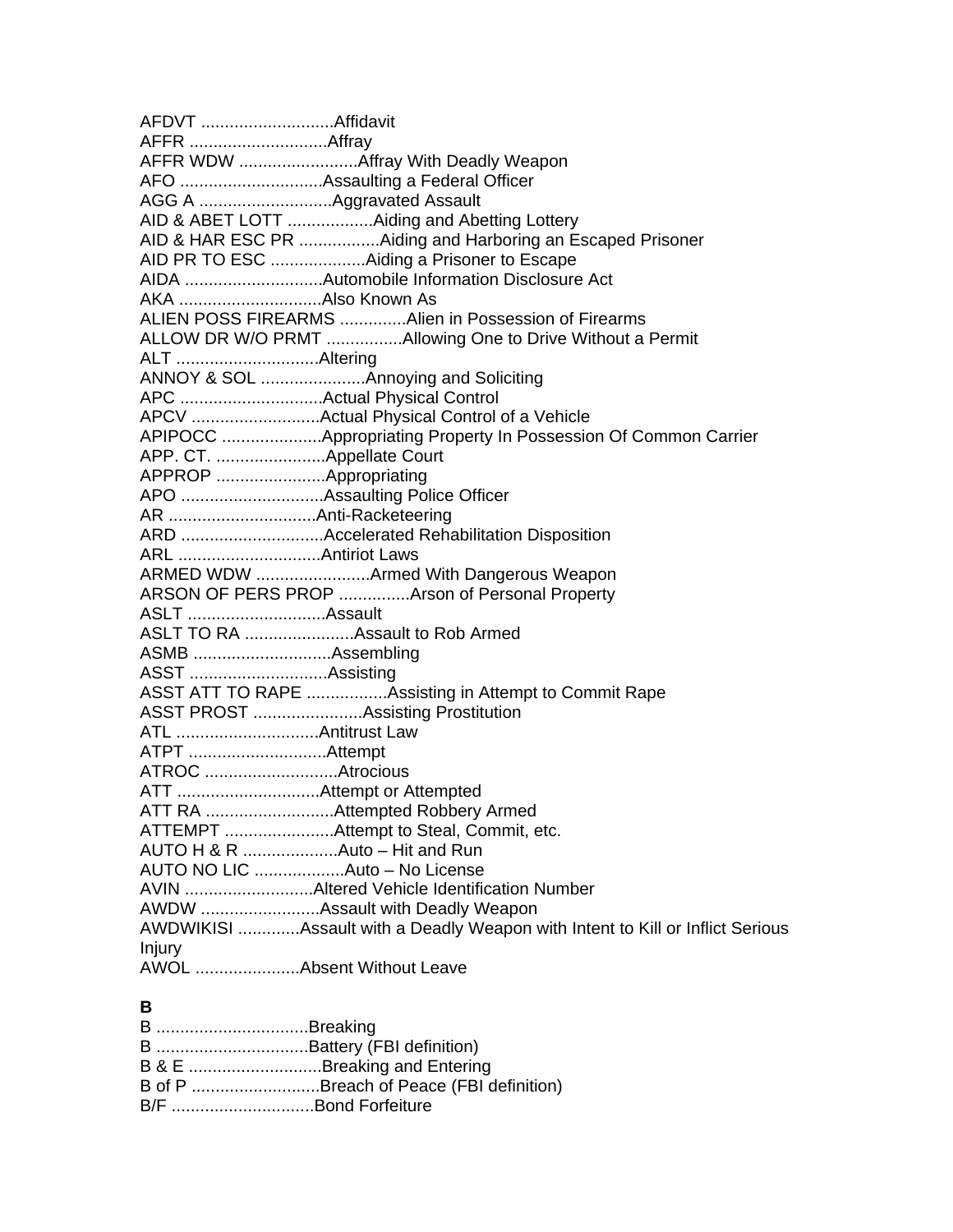|                      | BAIL JUMPG Bail Jumping                                        |
|----------------------|----------------------------------------------------------------|
| BATT Battery         |                                                                |
| BB Bank Burglary     |                                                                |
|                      | BC Bad Check or Bogus Check                                    |
|                      | BF & E Bank Fraud and Embezzlement                             |
| BI Bodily Injury     |                                                                |
| BKMKG Bookmaking     |                                                                |
| BL Bank Larceny      |                                                                |
| BLKML Blackmail      |                                                                |
|                      | BOND FORF Bond Forfeiture                                      |
|                      | BOP Breach of Peace                                            |
|                      | BORD Bill of Review Denied                                     |
|                      | BORG Bill of Review Granted                                    |
| BR Bank Robbery      |                                                                |
| <b>BRBG</b> Bribing  |                                                                |
| BRBY Bribery         |                                                                |
|                      | BRCSP Buying, Receiving, Concealing Stolen Property            |
|                      | BTCP Probation Following Boot Camp Incarceration               |
| BTG Beating          |                                                                |
|                      | BNID Burglary Not In a Dwelling                                |
| <b>BURG</b> Burglary |                                                                |
|                      | BURN DEST INS PROP Burning, Destroying, etc., Insured Property |
|                      | BURN INT INJ INS Burning, Intent to Injure Insurer             |

## **C**

|                      | C & F Call and Failed, (voluntary dismissal by judge or court) |
|----------------------|----------------------------------------------------------------|
|                      | C to D of M Contributing to the Delinquency of a Minor         |
|                      | CAID Criminal Activity In Drugs                                |
| CAR B Car Breaking   |                                                                |
|                      | CAR PROWL Car Prowling                                         |
|                      | CC ABUSE/USE Credit Card Abuse                                 |
|                      | CCDW Carrying Concealed Deadly Weapon                          |
|                      | CCF Carrying Concealed Firearm                                 |
|                      | CCW Carry Concealed Weapon                                     |
|                      | CD Conditional Discharge                                       |
|                      | CDW Carrying Dangerous Weapon                                  |
|                      | CIT Citation Code (Georgia State)                              |
|                      |                                                                |
| Child)               |                                                                |
|                      | CL Complied with Law                                           |
| <b>CMPT Contempt</b> |                                                                |
|                      | CNSP Conspiracy to Commit                                      |
|                      | <b>CNTY CRT County Court</b>                                   |
|                      | COC Contempt of Court                                          |
|                      | COMM IND ACT Committing Indecent Act                           |
|                      | COMN Common (used with assault, cheat, drunk, etc.)            |
|                      | COMP FEL Compounding a Felony                                  |
|                      | CONC EVID Concealing Evidence                                  |
| CONSP Conspiracy     |                                                                |
|                      | CONT DA Controlled Dangerous Substance                         |
| CONV Conversion      |                                                                |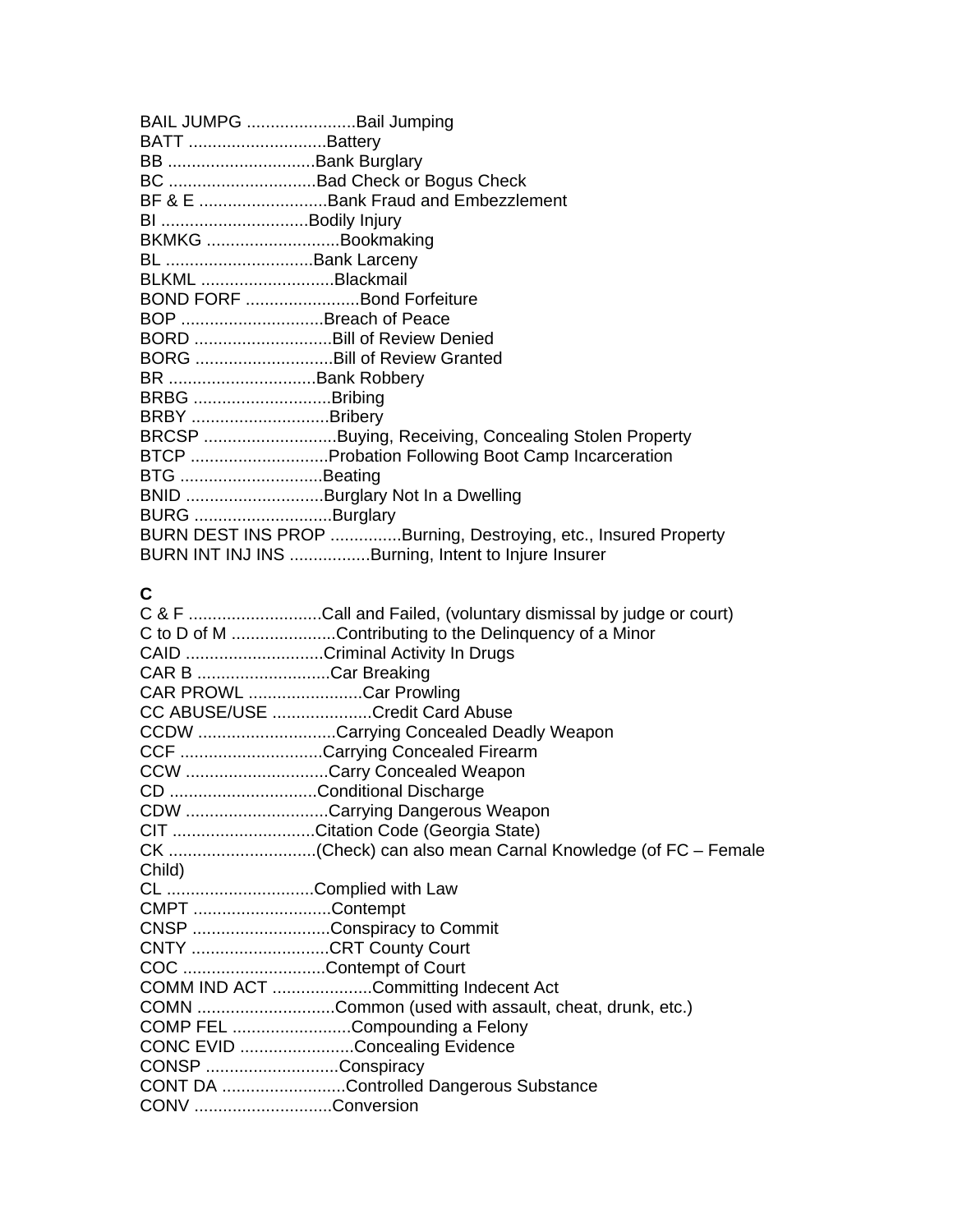|                              | CPCS Criminal Possession of a Controlled Substance           |
|------------------------------|--------------------------------------------------------------|
|                              | CPDD Criminal Possession of Dangerous Drugs                  |
|                              | CPSP Criminal Possession of Stolen Property                  |
|                              | CR B Criminal - B (Not Felony)                               |
| CR to ANI Cruelty to Animals |                                                              |
|                              | CR to CHDN Cruelty to Children                               |
|                              | CRIM CRLESS Criminal Carelessness                            |
|                              | CRLESS DR Careless Driving                                   |
| CRNL Carnal                  |                                                              |
|                              | CRNL KNLDG Carnal Knowledge (of FC - Female Child)           |
|                              | CRSP Criminal Receiving Stolen Property                      |
|                              | CRV Conditional Release Violator                             |
|                              | CSA Controlled Substance Act                                 |
|                              | CSCS Criminal Sale of Controlled Substances                  |
|                              | CTFG or CTFT Counterfeiting or Counterfeit                   |
|                              | CW Concealed Weapons                                         |
|                              | CW W/O PRMT OR LIC Carrying Weapon Without Permit or License |
|                              | CWIK Cutting With Intent to Kill                             |

## **D**

| D & D(C) Drunk and Disorderly (Conduct)                                  |
|--------------------------------------------------------------------------|
| D & S Dangerous and Suspicious                                           |
| DA Drug Abuse                                                            |
| DAA W/O OP Driving Away Auto Without Owner's Permission                  |
| DAMV Destruction of Aircraft or Motor Vehicles                           |
| DAR Driving After Revocation                                             |
| DC Disorderly Conduct                                                    |
| DCI Driving Car Intoxicated                                              |
| DCI (-D or -L) Driving Car Intoxicated (-Drugs or -Liquor)               |
| DCMW Drunk in Control of Motor Vehicle                                   |
| DE Deferred                                                              |
| DEAL IN LOTT POL Dealing in Lottery Police                               |
| DECEPTIVE PRACTICE Writing Bad Checks                                    |
| DEF BLDG Defacing Building                                               |
| DEF BRAKES Defective Brakes                                              |
| DEF GPVT BONDS Defacing Government Bonds                                 |
| DEF OR DEST PERS PROP Defacing or Destroying Personal Property           |
| DEF OR DEST PUB PROP Defacing or Destroying Public Property              |
| DEFR Defrauding                                                          |
| DELIN Delinquent                                                         |
| DEP Deportation                                                          |
| DEPOS IN US PO THRT Depositing in US Post Office Threat to Injure Person |
| or Property of Addressee                                                 |
| DESER Desertion or Deserter                                              |
| DESTR OF IP Destruction of Interstate Property                           |
| DGP Destruction of Government Property                                   |
| DH Disorderly House                                                      |
| DIP Drunk In Public                                                      |
| DIS Disorderly                                                           |
| DISCH FIREARMS Discharging Firearms                                      |
| DISM Charge Dismissed                                                    |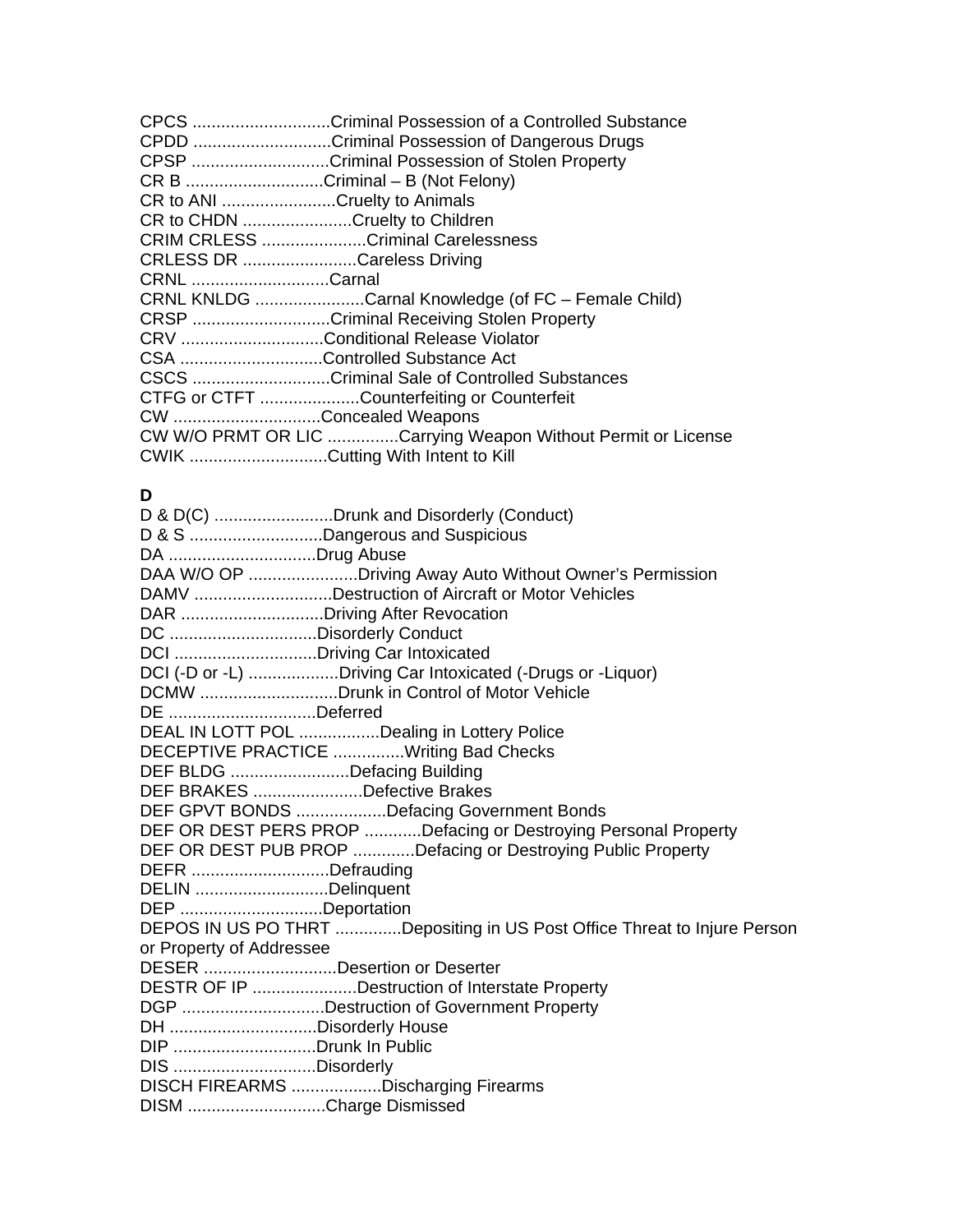|                          | DISP MTG PROP Disposing of Mortgaged Property                    |
|--------------------------|------------------------------------------------------------------|
|                          | DISP STLN PROP Disposing of Stolen Property                      |
| DIST Disturbance         |                                                                  |
|                          | DIST PEACE Disturbing the Peace                                  |
| DISTIL Distilling        |                                                                  |
| DISTR Distributing       |                                                                  |
| DIV Diverting            |                                                                  |
| DL Drug Law              |                                                                  |
|                          | DMG PROP Damaging Property                                       |
| DOF Desecration of Flag  |                                                                  |
| DP Disorderly Person     |                                                                  |
|                          | DR W/O PRMT Driving Without Permit                               |
| DRK Drunk                |                                                                  |
|                          | DRUG/MOP SCH Drugs Manufactured or Possessed Near a School       |
|                          | DRW CHK W/O FDS Drawing Check Without Funds                      |
|                          | DRW OR EXH FIREARMS Drawing or Exhibiting Firearms               |
| DSMD Dismissed           |                                                                  |
|                          | DSPLY VOID OP LIC Displaying Void Operator's License             |
|                          | DUI (L) Driving Under Influence (of Liquor)                      |
|                          | DUS Driving Under Suspension                                     |
| DV Domestic Violence     |                                                                  |
| DW Dangerous Weapon      |                                                                  |
|                          | DWA Dangerous Weapon Act                                         |
|                          | DWAI Driving While Ability Impaired                              |
|                          | DWD (-D or -L) Driving While Drunk (-Drugs or -Liquor)           |
|                          | DWI Driving While Impaired                                       |
| DWLG Dwelling            |                                                                  |
|                          | DWLS Driving While License Suspended                             |
|                          | DWLS/SR Driving While License Suspended/Sentence Reduced         |
| DYN Dynamiting           |                                                                  |
|                          | DYN INH BLDG Dynamiting Inhabited Building                       |
|                          |                                                                  |
| Е                        |                                                                  |
| EAR Escape and Rescue    |                                                                  |
|                          | ECT Extortionate Credit Transactions                             |
|                          | EFP Escaped Federal Prisoner                                     |
|                          |                                                                  |
|                          |                                                                  |
| EL Election Laws         |                                                                  |
| ELIM Elimination         |                                                                  |
|                          | EMBZ Embezzlement or Embezzling                                  |
| ENDANG Endangering       |                                                                  |
|                          | ENDANG L OR H OF CHILD Endangering the Life or Health of a Child |
| ENT (or E) Entering      |                                                                  |
| ENTIC Enticing           |                                                                  |
|                          | ENTIC FEM U AGE Enticing Females Under Age                       |
|                          | ENTIC INTO IMM PLACE Enticing Into Immoral Place                 |
| ESC Escaped              |                                                                  |
| ESC CONV Escaped Convict |                                                                  |

ESC FED CUST .....................Escaping Federal Custody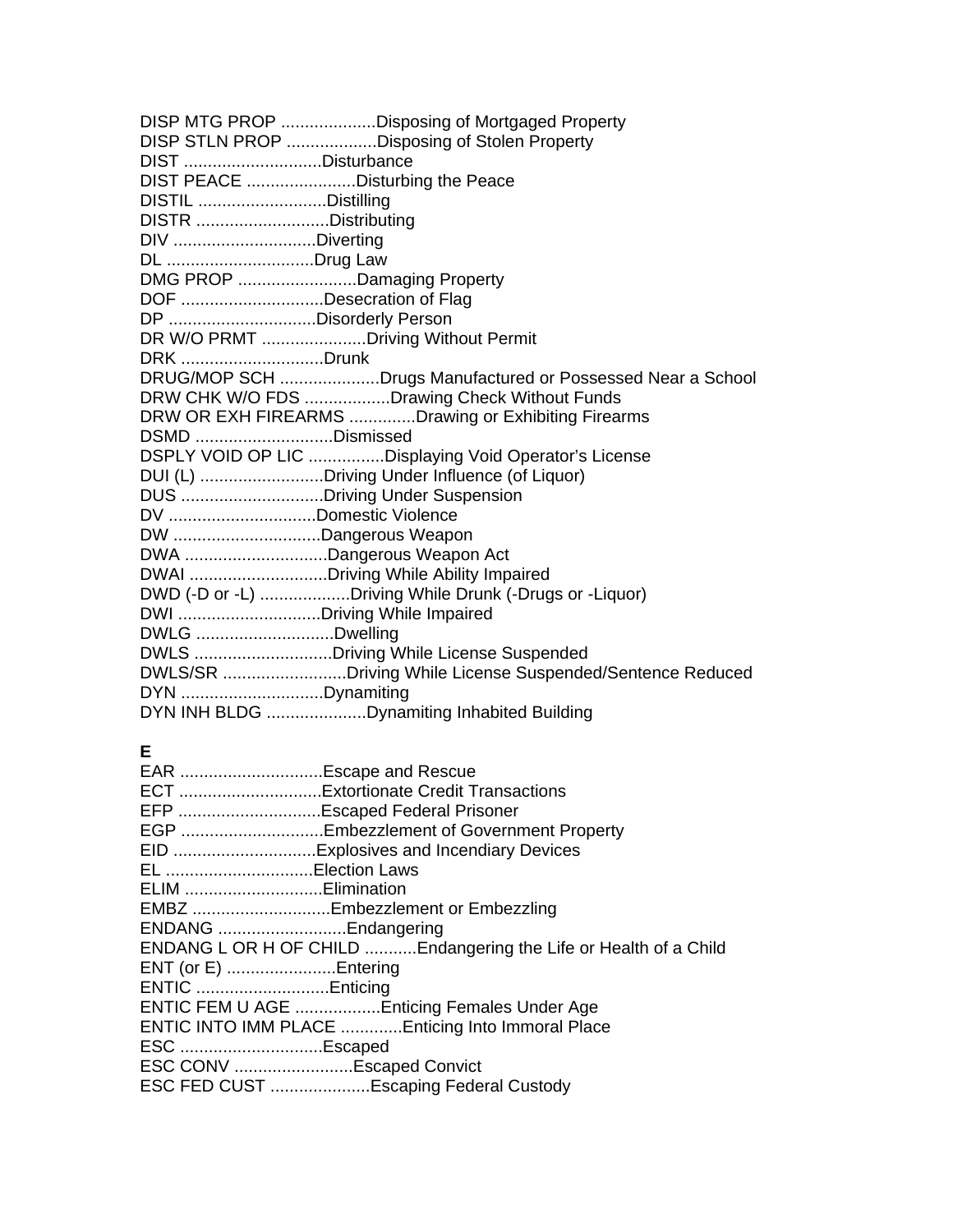ESC LAW FRAUD VIOLATION ..........Employment Security Commission Law Fraud Violation (Welfare Fraud)

ESP ..............................Espionage

EV ...............................Evasion or Evading

EV TAX L .........................Evasion of Tax Law

EVSDRP ...........................Eavesdropping EXH ..............................Exhibiting

EXPLSV ...........................Explosives

EXPOS ............................Exposing

EXT ..............................Extortion

**F** 

|                               | F1 - F6 Felonies with F1 being the most serious type of offense |
|-------------------------------|-----------------------------------------------------------------|
| FACL Facilitation Of          |                                                                 |
|                               | FAG Fraud Against Government                                    |
| FAIL Failure                  |                                                                 |
|                               | FAIL ANS SUM Failure to Answer Summons                          |
|                               | FAIL ASST AFT CAUS WRK Failure to Assist After Causing Wreck    |
|                               | FAIL TO APP Failure to Appear                                   |
|                               | FAIL TO OBT LIC OR PRMT Failure to Obtain a License or Permit   |
|                               | FAIL TO PROV Failure to Provide                                 |
|                               | FAIL RPT ACC Failure to Report and Accident                     |
|                               | FAIL RPT FEL Failure to Report a Felony                         |
|                               | FAIL SRV LEG PROC Failure to Serve Legal Process                |
|                               | FAIL TO AID Failure to Stop and Render Aid                      |
|                               | FALSE Pretenses Writing Insufficient Check                      |
|                               |                                                                 |
|                               |                                                                 |
| FEL RED Felony Reduction      |                                                                 |
|                               | FERIC False Entries in Records of Interstate Carriers           |
| FF Fugitive File              |                                                                 |
| FFA Federal Firearms Act      |                                                                 |
| FFJ Fugitive from Justice     |                                                                 |
|                               | FFST Fail to File State Taxes                                   |
|                               | FHA Federal Housing Administration                              |
|                               | FHIF Frequenting House of III Fame                              |
| FICT Fictitious               |                                                                 |
| FIREARMS A Firearms Act       |                                                                 |
|                               | FJDA Federal Juvenile Delinquency Act                           |
| FLS False                     |                                                                 |
| FLS ADV False Advertising     |                                                                 |
| FLS CL False Claims           |                                                                 |
| FLS FIRE ALA False Fire Alarm |                                                                 |
|                               | FLS POL ALA False Police Alarm                                  |
|                               |                                                                 |
|                               | FOA Fugitive Other Authorities                                  |
| FORC ENT Forcible Entry       |                                                                 |
| FORF Forfeiture, Forfeiting   |                                                                 |
| FORG  Forged, Forgery         |                                                                 |
|                               | FORG & PASS  Forging and Passing                                |
|                               | FORG DR PRESC Forging Doctor's Prescription                     |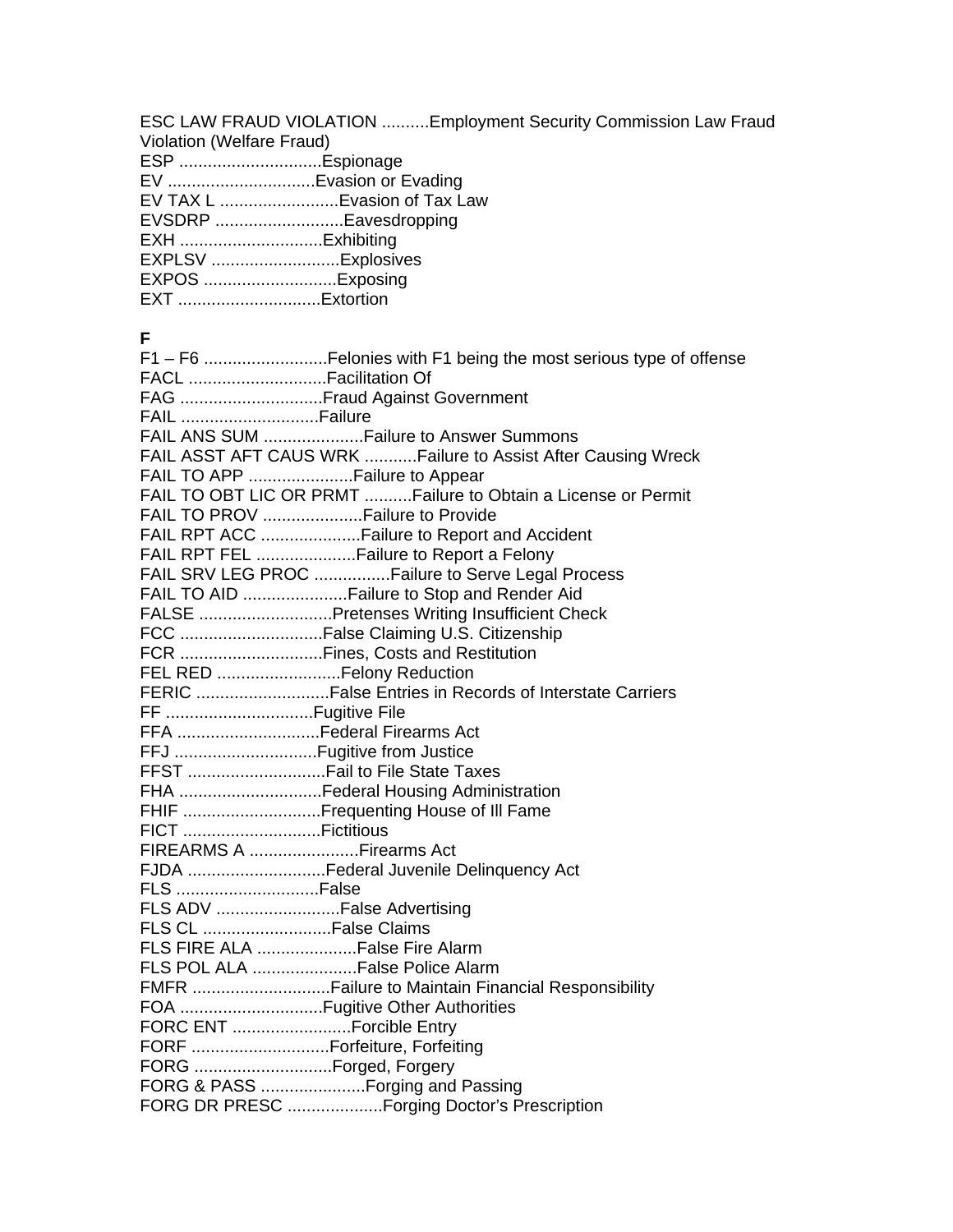| FORG US OBLI  Forging U.S. Obligations |
|----------------------------------------|
|                                        |
|                                        |
|                                        |
|                                        |
|                                        |
|                                        |
|                                        |
|                                        |
|                                        |

## **G**

| GAGuilty in Absentia   |                                      |  |
|------------------------|--------------------------------------|--|
| GAMBGambling           |                                      |  |
|                        | GL (A) Grand Larceny (Auto)          |  |
|                        | GLFR Grand Larceny from Retailer     |  |
|                        | GR BOD INJ Gross Bodily Injury       |  |
|                        | GRD THFT or GT(A) Grand Theft (Auto) |  |
| GROSS CHT Gross Cheat  |                                      |  |
| GROSS INJ Gross Injury |                                      |  |
|                        |                                      |  |

## **H**

| H of IF House of III Fame       |                                                                              |
|---------------------------------|------------------------------------------------------------------------------|
|                                 | H of PROSHouse of Prostitution                                               |
| HAB Habitual                    |                                                                              |
| HAB DRK Habitual Drunk          |                                                                              |
|                                 | HARB CRIM Harboring Criminals                                                |
| HB Housebreaking                |                                                                              |
| HLDP Holdup                     |                                                                              |
|                                 | HLDP DW Holdup with Deadly Weapon                                            |
|                                 | HVSW Health Violation Solid Waste                                            |
|                                 | HWY ROB Highway Robbery                                                      |
| <b>The A</b>                    |                                                                              |
|                                 | ICC Indirect Criminal Contempt                                               |
|                                 | IGA Interstate Gambling Activities                                           |
|                                 | IGB Illegal Gambling Business                                                |
|                                 | ILL MFNG USE SALE EMBLEMS INSIGNIA .Illegal Manufacturing Use - Possession - |
| Sale - Emblems - Insignia       |                                                                              |
|                                 | ILLEG BUSN Illegal Business                                                  |
|                                 | ILLEG COHAB Illegal Cohabitation                                             |
| ILLEG DENT Illegal Dentistry    |                                                                              |
|                                 | ILLEG ENT US Illegal Entry to U.S.                                           |
|                                 | ILL PRAC MED Illegal Practice of Medicine                                    |
|                                 |                                                                              |
| ILLIC DISTIL Illicit Distilling |                                                                              |
| IMM Immoral                     |                                                                              |
|                                 | IMM ENTNMT Immoral Entertainment                                             |
|                                 | IMP Impersonating or Impersonation                                           |
|                                 | IMP OFC Impersonating an Officer                                             |
|                                 | IMPR ST LIC Improper State License                                           |
| INCEND Incendiarism             |                                                                              |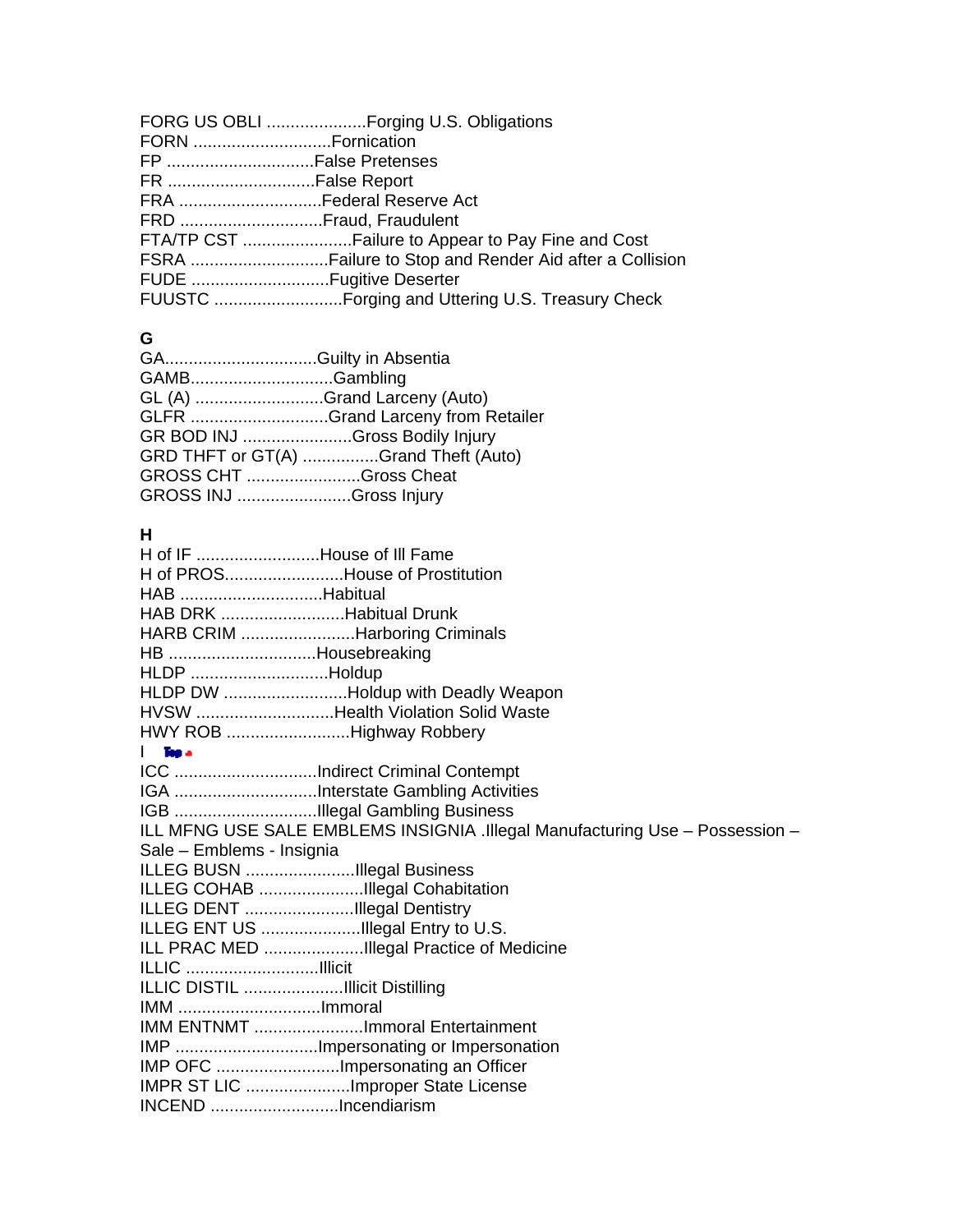|                                       | INCORR Incorrigible or Incorrigibility                                     |
|---------------------------------------|----------------------------------------------------------------------------|
| IND Indecent                          |                                                                            |
|                                       | IND COND Indecent Conduct                                                  |
|                                       | IND EXP Indecent Exposure                                                  |
|                                       | IND LIB (MIN CHILD) Indecent Liberties (With Minor Child)                  |
| INF Infamous                          |                                                                            |
|                                       | INF CR AGST NAT Infamous Crime Against Nature                              |
| INFL Influence                        |                                                                            |
| INJCT Injunction                      |                                                                            |
|                                       | INM DH Inmate Disorderly House                                             |
|                                       | INN Innocent. Plea of not guilty, found innocent by the jury.              |
|                                       | INST Instructed verdict, found innocent of charge. (FBI definition is      |
| Instrument)                           |                                                                            |
|                                       | INSUF FDS or INSF Insufficient Funds                                       |
|                                       |                                                                            |
|                                       | IOC Interception of Communications                                         |
|                                       | INT CS IN CO FAC Introducing a Controlled Substance into a County Facility |
|                                       | INTCRSE WITH CHILDIntercourse With Child                                   |
| INTERF Interfering                    |                                                                            |
|                                       | INTIM Intimidation or Intimidating                                         |
|                                       | INTIM GOVT WIT Intimidating Government Witness                             |
|                                       | INTOX Intoxication or Intoxicated                                          |
| INV Investigation                     |                                                                            |
|                                       | INVET VAG Inveterate Vagrancy                                              |
|                                       | INVOL MANSL Involuntary Manslaughter                                       |
|                                       | IPGP Illegal Possession of Government Property                             |
|                                       | IPPL Illegal Possession Prohibited Liquor                                  |
|                                       | IRA Internal Revenue Act                                                   |
|                                       | IRC Internal Revenue Code                                                  |
|                                       |                                                                            |
|                                       |                                                                            |
|                                       |                                                                            |
|                                       | ISS FRD INST Issuing Fraudulent Instruments                                |
|                                       |                                                                            |
|                                       |                                                                            |
|                                       |                                                                            |
|                                       |                                                                            |
|                                       | ITLT Interstate Transportation of Lottery Tickets                          |
|                                       | ITOM Interstate Transportation of Obscene Matter                           |
|                                       | ITPMG Interstate Transportation of Prison-Made Goods                       |
|                                       |                                                                            |
|                                       | ITSC Interstate Transportation of Stolen Cattle                            |
|                                       | ITSMV Interstate Transportation of Stolen Motor Vehicle                    |
|                                       | ITSP (CT or MT) Interstate Transportation of Stolen Property               |
| (Commercialized Theft or Major Theft) |                                                                            |
|                                       | ITWI Interstate Transmission of Wagering Information                       |
|                                       | ITWP Interstate Transportation of Wagering Paraphernalia                   |
|                                       | IWC Issue Worthless Check                                                  |
|                                       | IWFC Interference With Flight Crew                                         |
|                                       |                                                                            |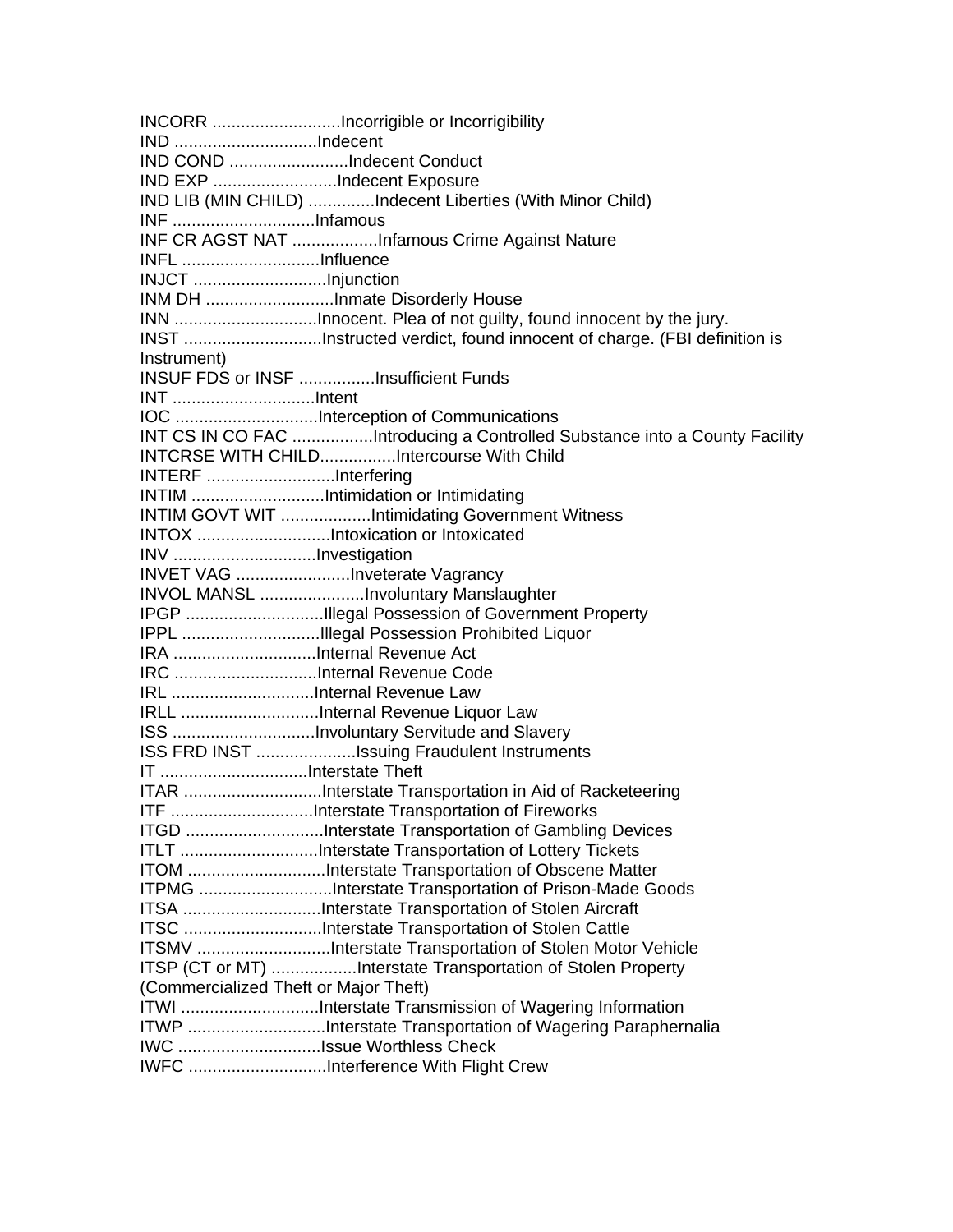| J SATISF Judgment Satisfied |                                                                       |
|-----------------------------|-----------------------------------------------------------------------|
|                             |                                                                       |
| jury.                       |                                                                       |
|                             |                                                                       |
| judge.                      |                                                                       |
| JD Juvenile Delinquency     |                                                                       |
|                             | JDA Juvenile Delinquency Act                                          |
| JGSA Judgment Set Aside     |                                                                       |
| JL B Jail Breaking          |                                                                       |
|                             | JN CLOSED Judicial Number Closed                                      |
| JOY RID Joy Riding          |                                                                       |
|                             |                                                                       |
| transferred to grand jury.  |                                                                       |
|                             | JVJV Juvenile case returned to juvenile court.                        |
|                             | JVTR Defendant found to be juvenile by the judge, case transferred to |
| juvenile court.             |                                                                       |

### **K**

**L** 

| L & R Larceny and Receiving                                               |
|---------------------------------------------------------------------------|
| L AFT TRUST Larceny After Trust                                           |
| L and L Lewd and Lascivious                                               |
| L BY BAILEE Larceny by Bailee                                             |
| L FR IS Larceny From Interstate Shipment                                  |
| LARC (or L) Larceny                                                       |
| LASCV Lascivious                                                          |
| LEWD & DISSOL Lewd and Dissolute                                          |
| LEWD & IND ACT Lewd and Indecent Act                                      |
| LI-S/R/D/AL/SUS OP/NEV APPL License Suspended, Revoked, Denied; Applicant |
| License Suspended, Never Applied                                          |
| LIO Lesser Inclusive Offense                                              |
| LIQ Liquor                                                                |
| LL Liquor Law                                                             |
| LMFR Larceny Merchandise From Retailer                                    |
| LOIT Loitering                                                            |
| LOTT Lottery                                                              |
| LSA Leaving the Scene of an Accident                                      |
| LV ACC Leaving the Scene of an Accident (FBI definition)                  |
|                                                                           |

#### **M**

MAIN BAWDY H .....................Maintaining Bawdy House MAIN DH ..........................Maintaining Disorderly House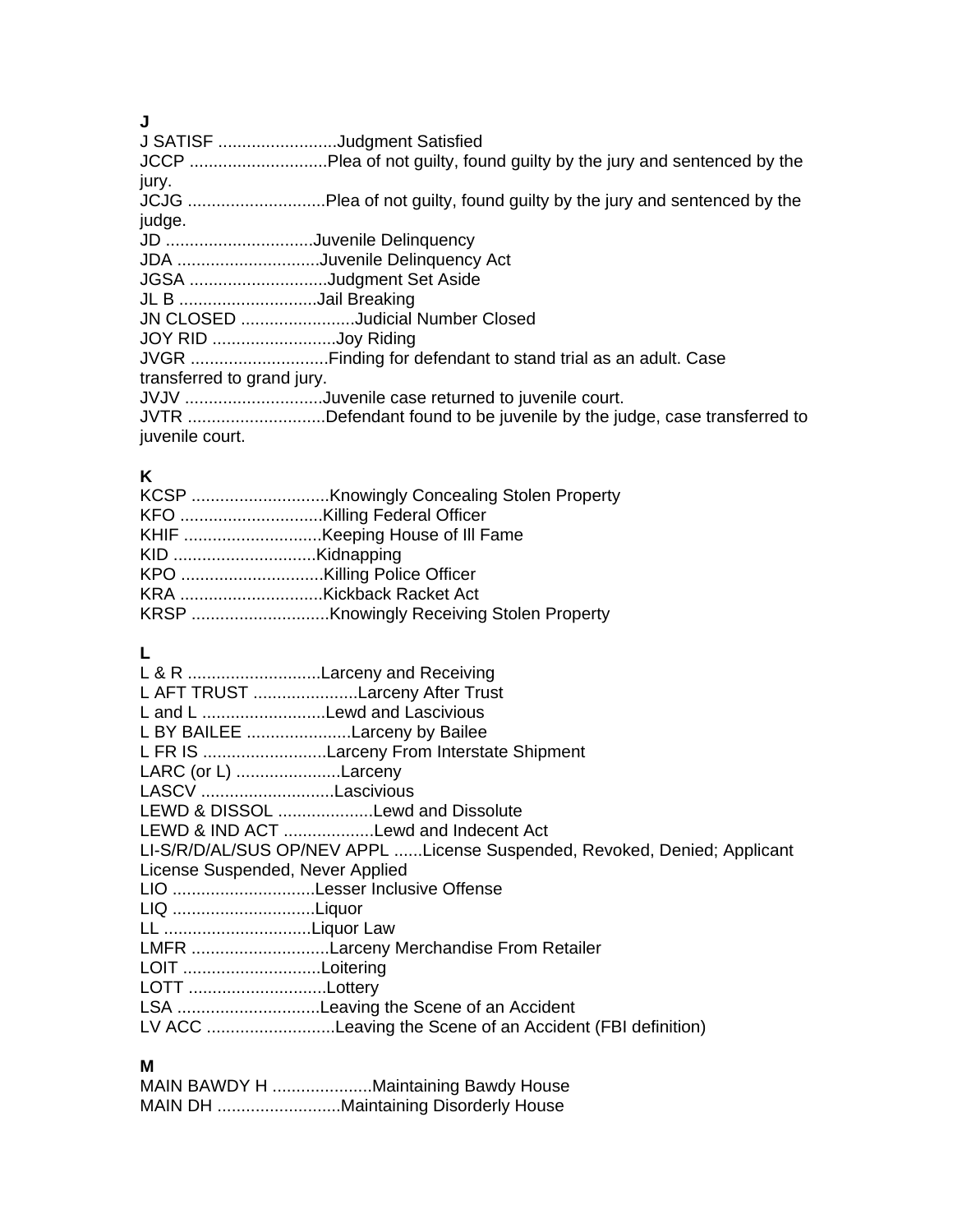|                          | MAIN LIQ NUIS Maintaining Liquor Nuisance           |
|--------------------------|-----------------------------------------------------|
| MAL Malicious            |                                                     |
| MANSL Manslaughter       |                                                     |
| MAT WIT Material Witness |                                                     |
| MF Mail Fraud            |                                                     |
| MIP Minor in Possession  |                                                     |
|                          | MISAP BY PUB OFC Misappropriation by Public Officer |
| MISCOND Misconduct       |                                                     |
|                          | MISD Misdemeanor Charge                             |
| MIST Mistrial            |                                                     |
|                          | MKG FLS AFI Making False Affidavit                  |
|                          | MOB ACTION Group Disruption                         |
| MOL Molesting            |                                                     |
| <b>MUR</b> Murder        |                                                     |
| MUTIL Mutilating         |                                                     |
|                          | MVI Motor Vehicle Inspection                        |
|                          | MVR Mandatory Release Violator                      |
|                          | MVR Motor Vehicle Report                            |

#### **N**

| NACT No Action            |                                                                       |
|---------------------------|-----------------------------------------------------------------------|
|                           | NADG Non-Adjudication of Guilt (Agreed Plea)                          |
|                           | NAFM No Alabama Fuel Marker                                           |
|                           | NAJG Non-Adjudication of Guilt (Open Plea)                            |
| NAOG Deferred Probation   |                                                                       |
|                           | NARA Narcotics Addict Rehabilitation Act                              |
| NARC Narcotics            |                                                                       |
| NAT A Naturalization Act  |                                                                       |
| NEG Neglect               |                                                                       |
| NFA National Firearms Act |                                                                       |
| NFOG No Finding of Guilt  |                                                                       |
|                           | NGRI Not Guilty by Reason of Insanity                                 |
|                           | NMVTA National Motor Vehicle Theft Act                                |
|                           | NOL PRS Nolle Pros, Nolle Prosequi, or Nolle Prossed                  |
| NON SUP Nonsupport        |                                                                       |
|                           | NPCF BY MAGISTRATE No probable cause found by Magistrate.             |
|                           | NRA (MD) National Resource Authority (i.e. Fishing without a license, |
| etc.)                     |                                                                       |
|                           | NSP National Stolen Property                                          |
| NUIS Nuisance             |                                                                       |
|                           | NWNI Negotiating a Worthless Negotiable Instrument (bad check)        |

## **O**

| OAWI Operating Auto While Intoxicated                        |
|--------------------------------------------------------------|
| OBS LIT Obscene Literature                                   |
| OBS PICT Obscene Pictures                                    |
| OBTS FORMAT Offensive Base Tracking System (Florida computer |
| system for law enforcement tracking of cases.)               |
| OCC ROOM IMM PUR Occupying Room for Immoral Purposes         |
| OCI Obstruction of Criminal Investigations                   |
| OCO Obstruction of Court Orders                              |
|                                                              |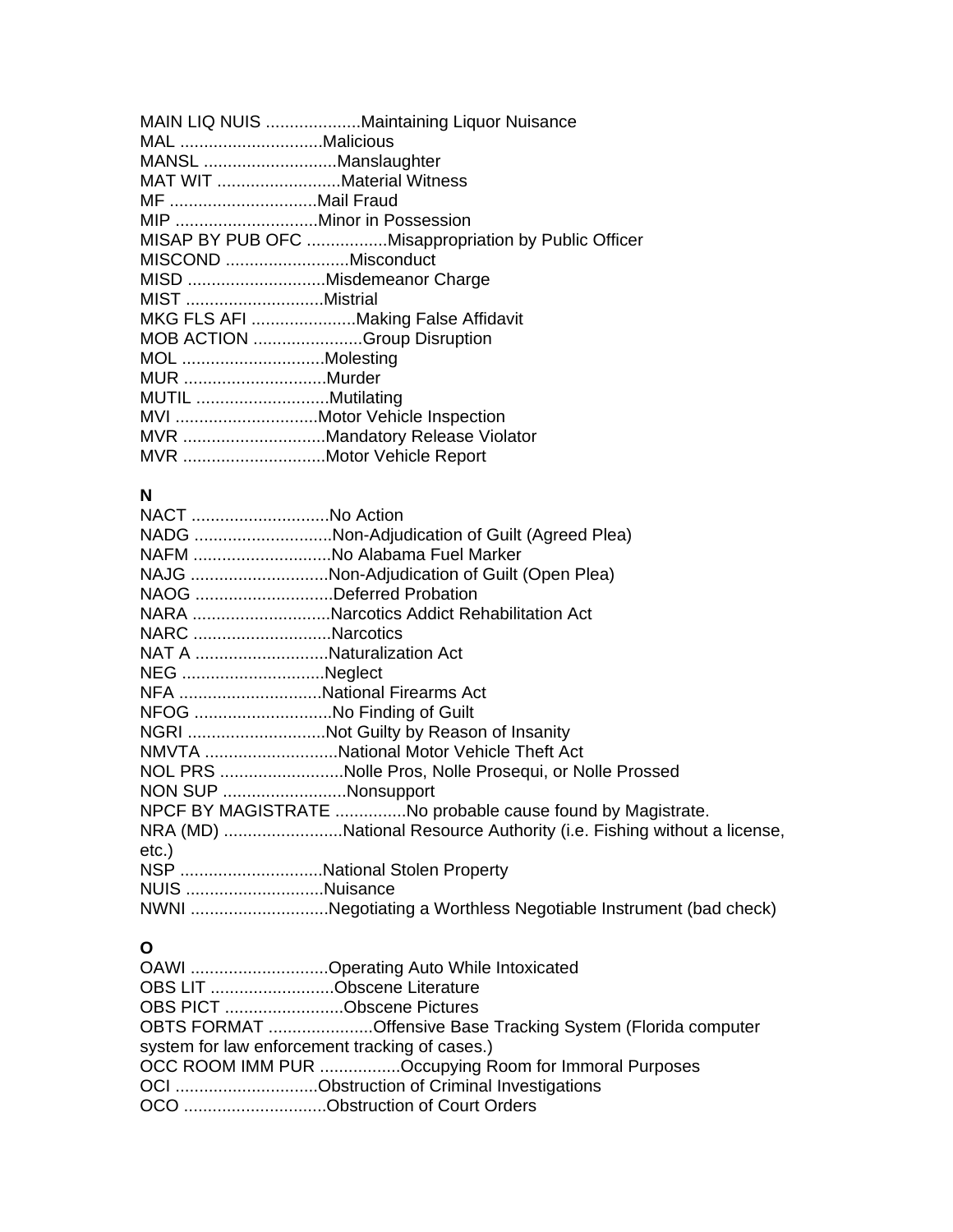ODLA .............................Driver License Amended ODLD .............................Driver License Dismissed ODLG .............................Driver License Granted OGFP ................................Obtaining Goods by False Pretense OHIR .............................Operating House of Ill Repute OMFP .............................Obtaining Money by False Pretense OMV PRMT SUSP ....................Operating Motor Vehicle after Permit Suspended OMV W/O (LIC PL or OC or PRMT) ...Operating Motor Vehicle Without (License Plates or Owner's Consent or Permit) OMVWI (-D or –L) .................Operating Motor Vehicle While Intoxicated (-Drugs or - Liquor) OOJ ..............................Obstruction of Justice OP LOT & SL MACH .................Operating Lottery and Slot Machine OP STILL .........................Operating Still OPFP .............................Obtaining Property Under False Pretenses OPIUM ............................Opium Resorts ORD ..............................Ordinance OUI ..............................Operating Under the Influence of Liquor or Drugs OVUI (-D or –L) ..................Operating Vehicle Under Influence of (-Drugs or -Liquor) OVUIL OR NARC ....................Operating Vehicle Under Influence of Liquor or Narcotic **Drugs** OVWD (-D or –L) ..................Operating Vehicle While Drunk (-Drugs or -Liquor) OWI ..............................Operating While Intoxicated **P**  P NC .............................Plead No Contest P/W INT DEL COC ..................Possession with intent to deliver cocaine PA ...............................Plea in Abeyance PAY ON SCH OF P/O; WHEN MONIES PD TRANS TO UNSUP PROB ..............Pay on schedule of parole officer; when monies

paid transfer to unsupervised probation.

PAND .............................Pandering

PANH .............................Panhandling

PASS BAD CHKS ....................Passing Bad Checks

PASS CTFT CURR ...................Passing Counterfeit Currency

PASS FORG PO MO ..................Passing Forged Post Office Money Orders

PASS RAISED MO ...................Passing Raised Money Orders

PASS WRTHLS CHKS .................Passing Worthless Checks

Pawnbrokers Act ..................False reporting to a pawn broker

PBV ..............................Parole Violator

PCT .................................Possession of Criminal Tools

- PED .................................Peddler or Peddling
- PERJ .............................Perjury
- PERV .............................Pervert or Perverted
- PERV PRAC ........................Perverted Practice

PFA ..............................Considered a Violation; Protection from Abuse

- PGBC .............................Agreed Plea of Guilty Before the Court
- PGBJ .................................Open Plea of Guilty Before a Jury

PGFR ................................Agreed Plea of Guilty Before the Court. Felony reduced to a misdemeanor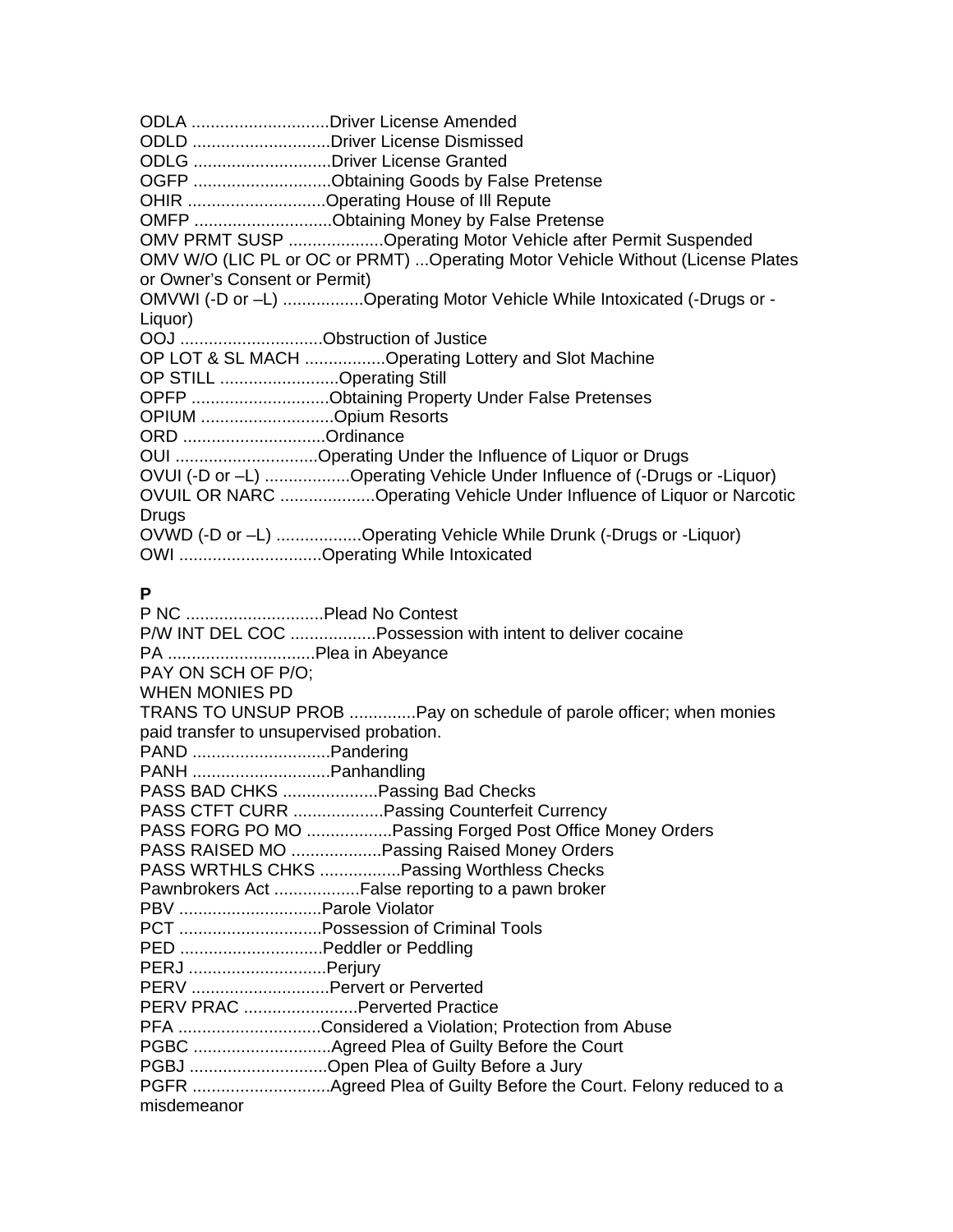PGJG .............................Open Plea of Guilty Before the Court PIC ..............................Possession of Implement of Crime PIE .................................Presence in Illegal Establishment PIMP .............................Pimping PIST L ...........................Pistol Law PJ or PJC ..........................Prayer for Judgment PL ...............................Petty Larceny POIS .............................Poisoning POLY .............................Polygamy POS/CON F-WN/LQ/MXBV UNAUTH PR ...Possession of a full container of wine, liquor or malt beverage (beer) by an unauthorized person POSS .............................Possession POSS BURG TOOLS ..................Possession of Burglary Tools POSS CONTR SUB ...................Possession Controlled Substance POSS CP CS – LT 28G ..............Criminal possession of a controlled substance less than (number of) grams POSS DW ............................Possession Dangerous Weapon POSS SG ..........................Possession Stolen Goods POSS STLN PROP ...................Possession Stolen Property POST L ...........................Postal Laws PP ...............................Prepaid PP ...............................Pickpocket (FBI Definition) PRCS .............................Probation Reduced and Case Set Aside PRE-IND PROB .....................Accelerated rehabilitation program. Defendant is placed on probation. Defendant must complete class before charges will be expunged from the record. PRE/OBS EXT FIRE .................Preventing or Obstruction of Extinguishing Fire PRES FLS CL ......................Presenting False Claim PROB .............................Probation PROC .............................Procuring PROC FEM FOR H OF IF .............Procuring Females For House of III Fame PROC TO COMM ARSON ...............Procuring Person to Commit Arson PROF .............................Profanity PROST ............................Prostitution PROWL ............................Prowling PSC .................................Public Safety Violation Code PT ...............................Petty Theft PTI .................................Pre-Trial Intervention PUB INTOX ........................Public Intoxication PUB NUIS .........................Public Nuisance PUR/ATT F-WN/LQ/MXBV < 21 ........Purchase/Attempt to Purchase Fortified Wine/Liquor/Malt Liquor Beverage by Someone Under the Age of 21 PV ...............................Parole Violator PWOC .............................Passing Worthless Check

### **Q**

QUAR .............................Quarantine

### **R**

RA ...............................Registration Act RAPE MNR .........................Rape of Minor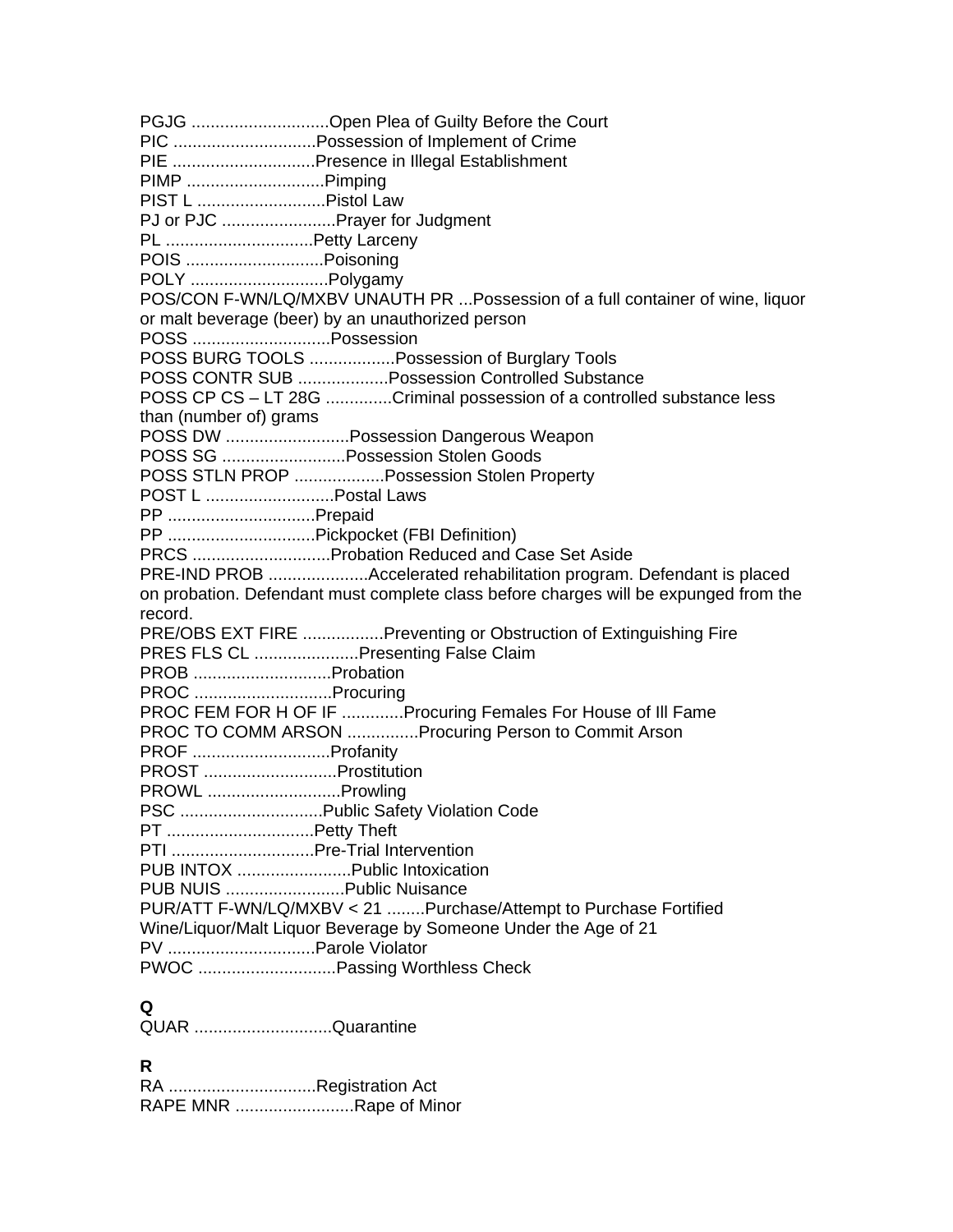#### **S**

| SAB Sabotage              |                                                                      |
|---------------------------|----------------------------------------------------------------------|
| SAFECRK Safecracking      |                                                                      |
|                           | SALE IND LIT Sale of Indecent Literature                             |
| SALE LIQ Sale Liquor      |                                                                      |
|                           | SALE MTGD PROP Sale Mortgaged Property                               |
| SALE NARC Sale Narcotics  |                                                                      |
|                           | SALE SEC W/O REG Sale Securities Without Being Registered            |
| SED Sedition              |                                                                      |
| SEDCT Seduction           |                                                                      |
|                           | SEDD 1,500 Securing and Executing a Document of at Least \$1,500 but |
|                           | Less Than \$20,000 by Deception or Fraud (Dallas County)             |
|                           | SELL SEC NO LIC Selling Securities, No License                       |
|                           | SELL UNREG REVLVR Selling Unregistered Revolver                      |
|                           | SES Suspend Entry Sentence                                           |
|                           | SEX A-V CH Sexual Assault of a Child, Anal and Vaginal               |
|                           | SFCAA State Firearms Control Assistance Act                          |
| SH Shooting               |                                                                      |
| SHPB Shock Probation      |                                                                      |
| SHPLFTG Shoplifting       |                                                                      |
| SKA Switchblade Knife Act |                                                                      |
|                           | SLAN Slander or Slanderous                                           |
|                           | SLIP Soliciting for Lewd and Immoral Purpose                         |
|                           |                                                                      |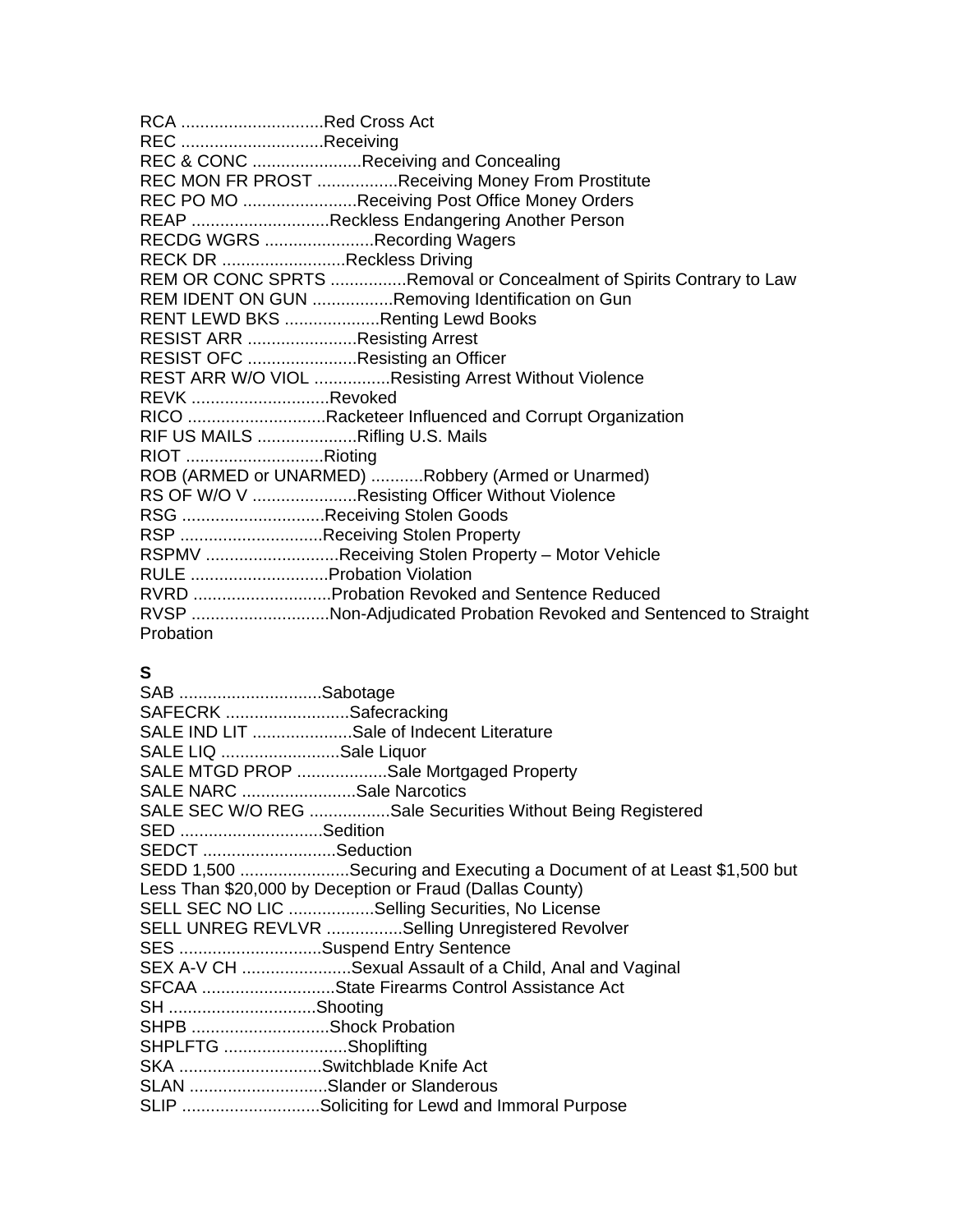| SMUG Smuggling              |                                                                       |
|-----------------------------|-----------------------------------------------------------------------|
| SNL State Narcotic Law      |                                                                       |
| SOD Sodomy                  |                                                                       |
|                             | SOL Solicitation of Bribery (FBI Definition)                          |
| SOL Stricken of Leave       |                                                                       |
|                             | SOL COMM SOD Soliciting to Commit Sodomy                              |
|                             | SOL FOR PROS Solicitation for Prostitution                            |
|                             | SOL IMM PURP Soliciting for Immoral Purpose                           |
|                             | SOL W/O LIC Soliciting Without License                                |
| SOLC Solicitation to Commit |                                                                       |
| SP Suspicious Person        |                                                                       |
| SPEED Speeding              |                                                                       |
| SSA Selective Service Act   |                                                                       |
| ST POIS AState Poison Act   |                                                                       |
| ST PROH State Prohibition   |                                                                       |
| ST WAGE L State Wage Law    |                                                                       |
| STAB Stabbing               |                                                                       |
|                             | STAB WITH INT KILL Stabbing With Intent to Kill                       |
| STAT RAPE Statutory Rape    |                                                                       |
|                             | STEAL FR COMN CARRIER Stealing from Common Carrier                    |
|                             | STEAL SECR OR EMBZ MAIL Stealing, Secreting or Embezzling Mail Matter |
|                             | STET Set Aside, Pending (non conviction)                              |
| STLN PROP Stolen Property   |                                                                       |
| STORE B Store Breaking      |                                                                       |
| STSN Running a Stop Sign    |                                                                       |
|                             | SUBV ACTIV Subversive Activity                                        |
| SUN L Sunday Law            |                                                                       |
| SUP Support                 |                                                                       |
|                             | SUS IMP SENT Suspended Imposition Sent. Non-Conviction.               |
| SUSP Suspicion              |                                                                       |
|                             | SW OVER \$50 Swindling Over \$50                                      |
|                             | SW UNDER \$50 Swindling Under \$50                                    |
|                             | SW W CHKS Swindle With Checks                                         |
|                             | SWIT LIC PL Switching License Plates                                  |
|                             | SWWC Swindle With Worthless Checks                                    |
|                             |                                                                       |

#### **T**

| T Theft                   |                                                       |
|---------------------------|-------------------------------------------------------|
| T BY BAIL Theft By Bailee |                                                       |
|                           | T BY DECEP Theft By Deception                         |
| T BY T Theft By Taking    |                                                       |
|                           | T OVER \$50 Theft Over \$50                           |
|                           | T UNDER \$50 Theft Under \$50                         |
| T/O 200 Theft Over \$200  |                                                       |
| TA Tariff Act             |                                                       |
| TAMP Tampering            |                                                       |
|                           | TAMP GOV REC Tampering with Government Records        |
|                           | TAWOP Taking Auto Without Owner's Permission          |
| TBC Theft By Check        |                                                       |
|                           | TBCI Plea of not guilty, found innocent by the judge. |
|                           |                                                       |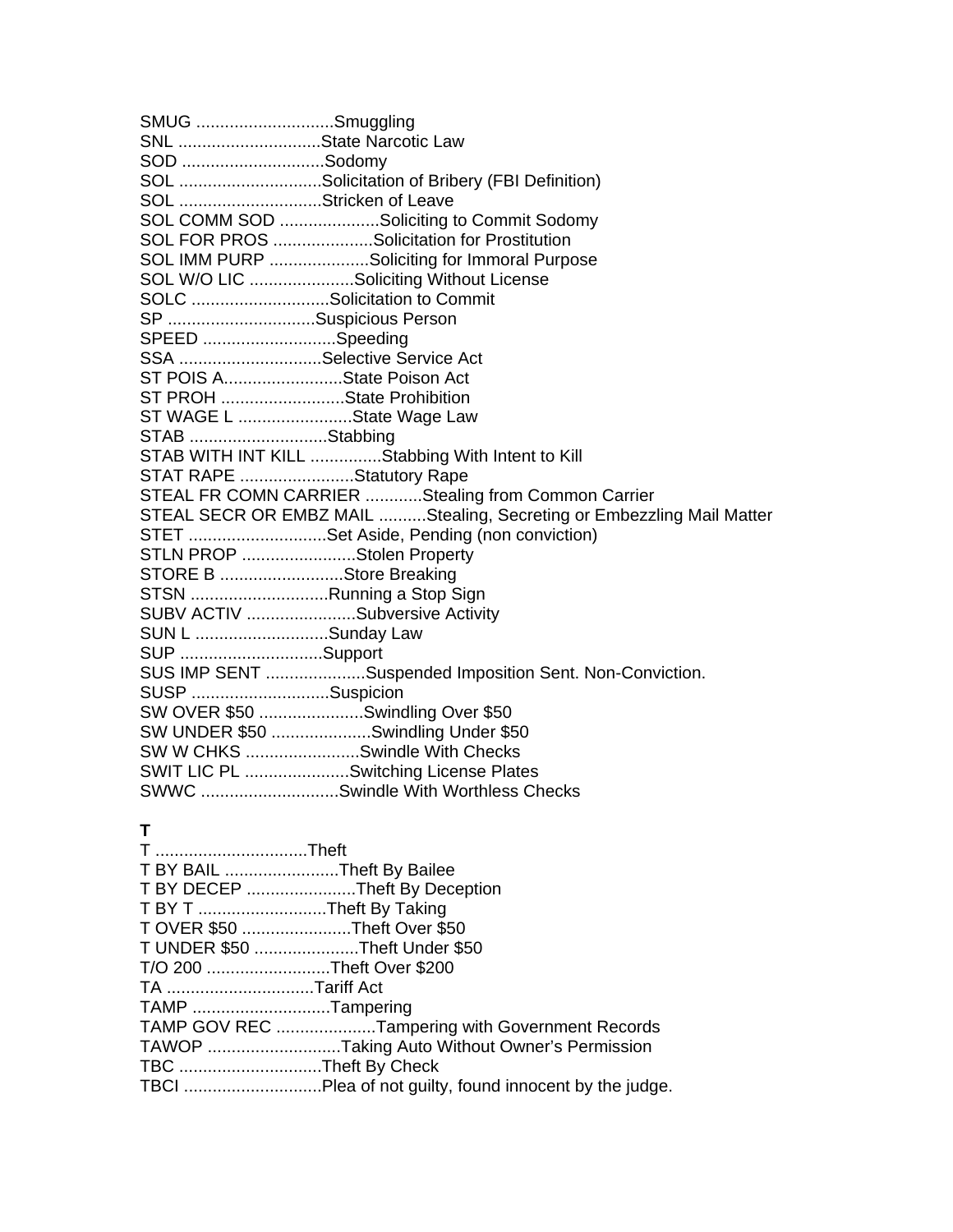|                                | TBCT Plea of not guilty, found guilty by the judge and sentenced by     |
|--------------------------------|-------------------------------------------------------------------------|
| the judge.                     |                                                                         |
| TBD Trial by Declaration       |                                                                         |
| TDL Texas Driver License       |                                                                         |
|                                | TFIS (-AH) Theft from Interstate Shipment (-Armed Hijacking)            |
|                                | TGP Theft of Government Property                                        |
|                                | THEFT 750 R AND C Theft of \$750 by Receiving And Concealing            |
|                                | THRT Threat (FBI Definition)                                            |
| THRT Threat to Commit          |                                                                         |
|                                | THRT B OF P Threatened Breach of Peace                                  |
| THRT TO EXT Threats to Extort  |                                                                         |
| TOP Theft of Property          |                                                                         |
| TR RIDER Train Rider           |                                                                         |
| TRAF A Traffic Act             |                                                                         |
|                                |                                                                         |
| TRAF ORD Traffic Ordinance     |                                                                         |
|                                | TRAF SIG Traffic Signals (Running Signal Light)                         |
|                                | TRAN Transfer to another County/District Court                          |
|                                | TRANSP (LIQ or NARC) Transporting (Liquor or Narcotics)                 |
| TRESP Trespassing              |                                                                         |
| TRU Truancy                    |                                                                         |
|                                | TWEA Trading With the Enemy Act                                         |
|                                | TYPE OC Original Capias (Warrant information)                           |
|                                |                                                                         |
| U                              |                                                                         |
|                                | U & P Uttering and Publishing                                           |
|                                | U/U LIVESTOCK MV Unlawful Use of a Livestock Motor Vehicle              |
|                                | UBAL Unlawful Blood Alcohol Level                                       |
|                                | UCW Unlawful Carrying of a Weapon                                       |
|                                | UDAA Unlawful Driving Away Auto                                         |
|                                | UDFC Utter Distribute Forged Checks                                     |
| UFA Uniform Firearms Act       |                                                                         |
|                                | UFAC Unlawful Flight to Avoid Custody or Confinement                    |
|                                | UFAP Unlawful Flight to Avoid Prosecution                               |
|                                | UFAT Unlawful Flight to Avoid Testimony                                 |
|                                | UIBC Unlawful Issuance of a Bank Check                                  |
|                                | UISC Unreported Interstate Shipment of Cigarettes                       |
|                                | UMTA Using Mails To Defraud                                             |
| UNA Uniform Narcotics Act      |                                                                         |
| UNL ASM Unlawful Assembly      |                                                                         |
|                                | UNL DAA & ABNDN Unlawfully Driving Away and Abandoning Auto             |
| UNL ENT Unlawful Entry         |                                                                         |
| UNL MARR Unlawful Marriage     |                                                                         |
|                                | UNL POSS FIREARMS Unlawful Possession of Firearms                       |
|                                | UNL POSS OR USE EXPLSV Unlawful Possession or Use of Explosives (bombs, |
| etc.)                          |                                                                         |
|                                | UNL SALE OF SEC Unlawful Sale of Securities                             |
|                                | UNL USE W (OR UUW) Unlawful Use of Weapon                               |
|                                | UNLIC CHAUF Unlicensed Chauffeur                                        |
|                                |                                                                         |
| UNREG STILL Unregistered Still |                                                                         |
|                                | UPRF Unlawful Possession or Receipt of Firearms                         |

UPUC .............................Unauthorized Publication or Use of Communications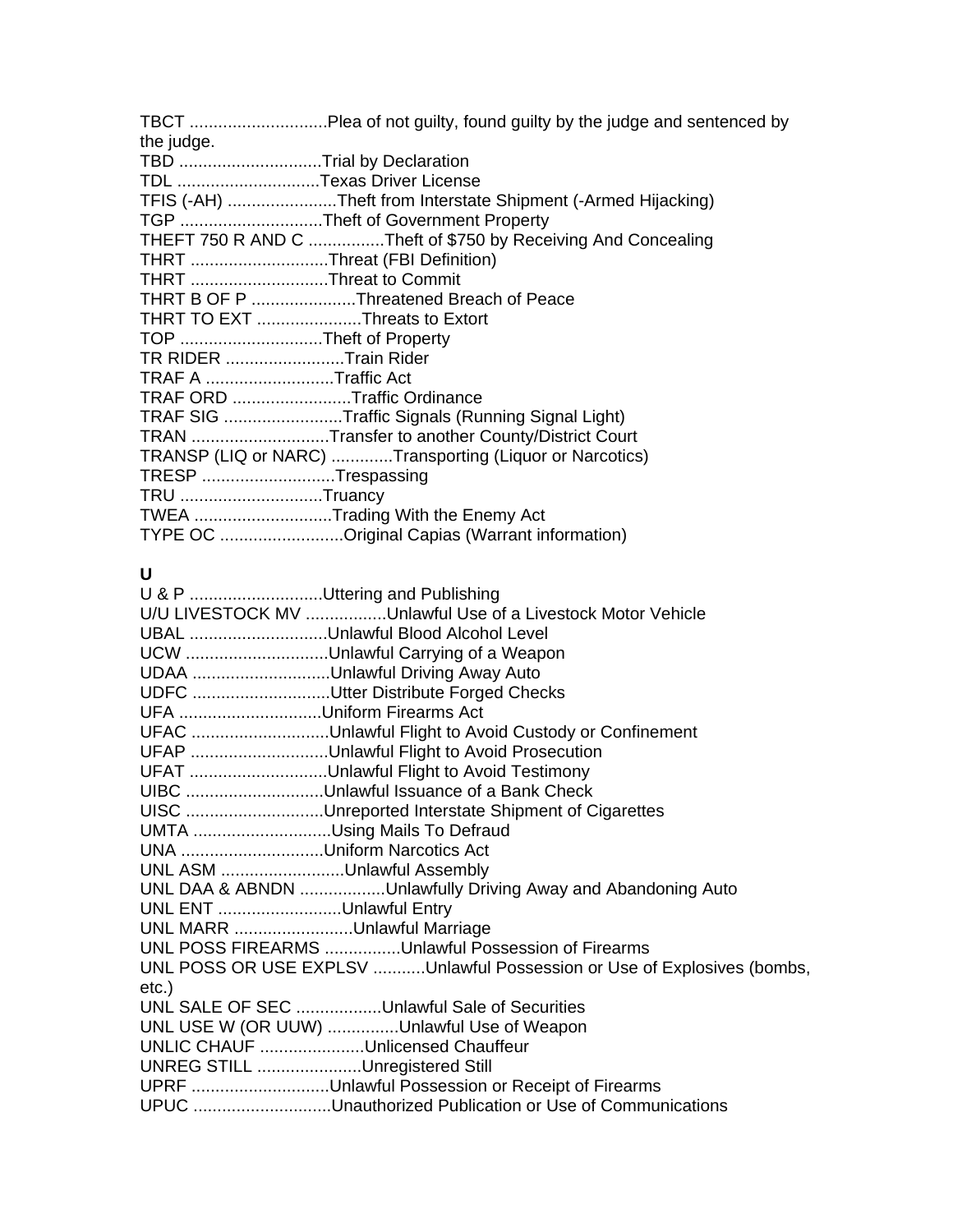|              | USCC U.S. Criminal Code or U.S. Criminal Court           |
|--------------|----------------------------------------------------------|
|              | USING MV W/O PRMS Using Motor Vehicle Without Permission |
|              | USING PROF & AB LANG Using Profane and Abusive Language  |
|              | USTP Unsatisfactory Termination of Probation             |
| UTT Uttering |                                                          |
|              | UTT CHK Uttering Check                                   |
|              | UTT FORG INST Uttering Forged Instrument                 |
|              | UTT FORG OBL Uttering Forged Obligation                  |

#### **V**

| VAG Vagrancy       |                                                                 |
|--------------------|-----------------------------------------------------------------|
| VAGA Vagabond      |                                                                 |
|                    | VAM Veterans Administration Matters                             |
|                    | VCSDDCA Violation Controlled Substance Drug Device and Cosmetic |
| <b>VEH</b> Vehicle |                                                                 |
|                    | VEH NO LTS Vehicle No Lights                                    |
|                    | VGCSA Violation of Georgia's Controlled Substance Act (Georgia  |
|                    | VIN Vehicle Identification Number                               |
|                    | VIO CITY ORD Violating City Ordinance                           |
|                    | VIO CSA Violating Controlled Substance Act                      |
|                    | VIO DAA Violation Drug Abuse Act                                |
|                    | VIO DDCA Violation Dangerous Drugs and Control Act              |
|                    | VIO DYER A Violation Dyer Act                                   |
|                    | VIO FED INJ Violation Federal Injunction                        |
|                    | VIO HNA Violation Harrison Narcotic Act                         |
|                    | VIO IMMI L Violation Immigration Law                            |
|                    | VIO NMVTA Violation National Motor Vehicle Theft Act            |
|                    | VIO OF HL Violation of Health Laws                              |
|                    | VIO OF LL Violation of Liquor Law                               |
|                    | VIO ST GAME & FISH L Violating State Game and Fish Law          |
|                    | VIO ST LL Violation State Liquor Law                            |
|                    | VIO TRAF REG Violation Traffic Regulation                       |
|                    | VIO UFA Violation Uniform Firearms Act                          |
|                    | VIRL (-L) Violation of Internal Revenue Laws (-Liquor)          |
|                    | VOL MANSL Voluntary Manslaughter                                |
|                    | VOL MUR Voluntary Murder                                        |
|                    | VOP Violation of Probation                                      |
|                    | VT Vehicle Taking or Vehicle Theft                              |
|                    |                                                                 |

#### **W**

|                         | W/S With Specifications                        |
|-------------------------|------------------------------------------------|
| WAND Wandering          |                                                |
|                         | WC Worthless Check                             |
|                         | WC-OBT PROB Worthless Check to Obtain Property |
|                         | WIND PEEP Window Peeping                       |
| WOUND Wounding          |                                                |
|                         | WPPDA Welfare and Pension Plans Disclosure Act |
|                         | WPT Withdrawn Prior to Trial                   |
|                         | WRONG LIC PL Wrong License Plates              |
| <b>WRTD Writ Denied</b> |                                                |
|                         | <b>WRTG</b> Writ Granted                       |
|                         |                                                |